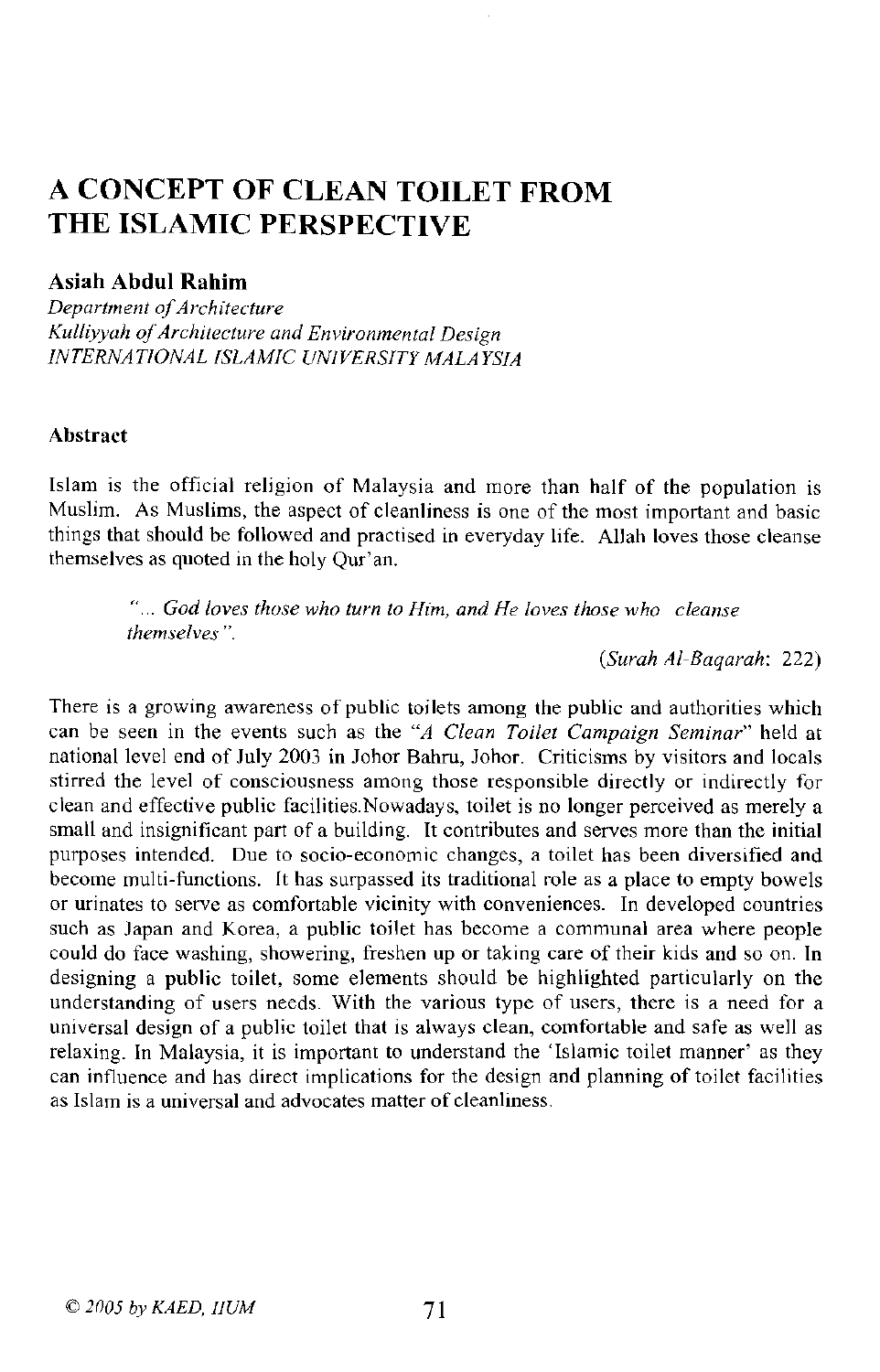## **BACKGROUND**

Cleanliness is one of the aspects that must exist in a life of human being. This encompasses physical and mental attributes. Islamic teachings have emphasized the concept of cleanliness in terms of clothing, building and its surrounding area as well as purity in the matter of material possession and administration. The wholesome concept of purity and cleanliness is one of the most important values that must be practised in order to form a healthy and **dynamic community and environment.**

Physically, an acceptable level of cleanliness in a certain area is very important **and** *must* **be achieved. In a certain area, for instance in a medical laboratory,** radioactive lab or treatment room, the level of cleanliness set out is very high to ensure the satisfactory and expected outcome.

**In** our daily life, whether at horne or at the office or anywhere else like at the public places, one of the most important facilities is a public toilet. But, the questions that always arise are the level of its cleanliness and its design. The design of the toilet sometime does not comply to every user needs for instance a Muslim, children, disabled person, to name a few.

Public toilet has always been a bane to users. It is perceived as dirty, shabby, wet and smelly as well as unhygienic, thus people shy away from it except in the hour of dire need. This unfortunate condition is due to the manner the facilities area used or maintained of inadequacies in design. As a result, we should refer and stress on the Islamic teaching on the aspect of cleanliness and the philosophy of designing of toilet. There are a few guidelines that could be referred to in order to improve the present state of toilet design and its usage. New design guidelines should be outlined that are more suitable and effective hence ensuring a higher level of cleanliness and quality of toilet.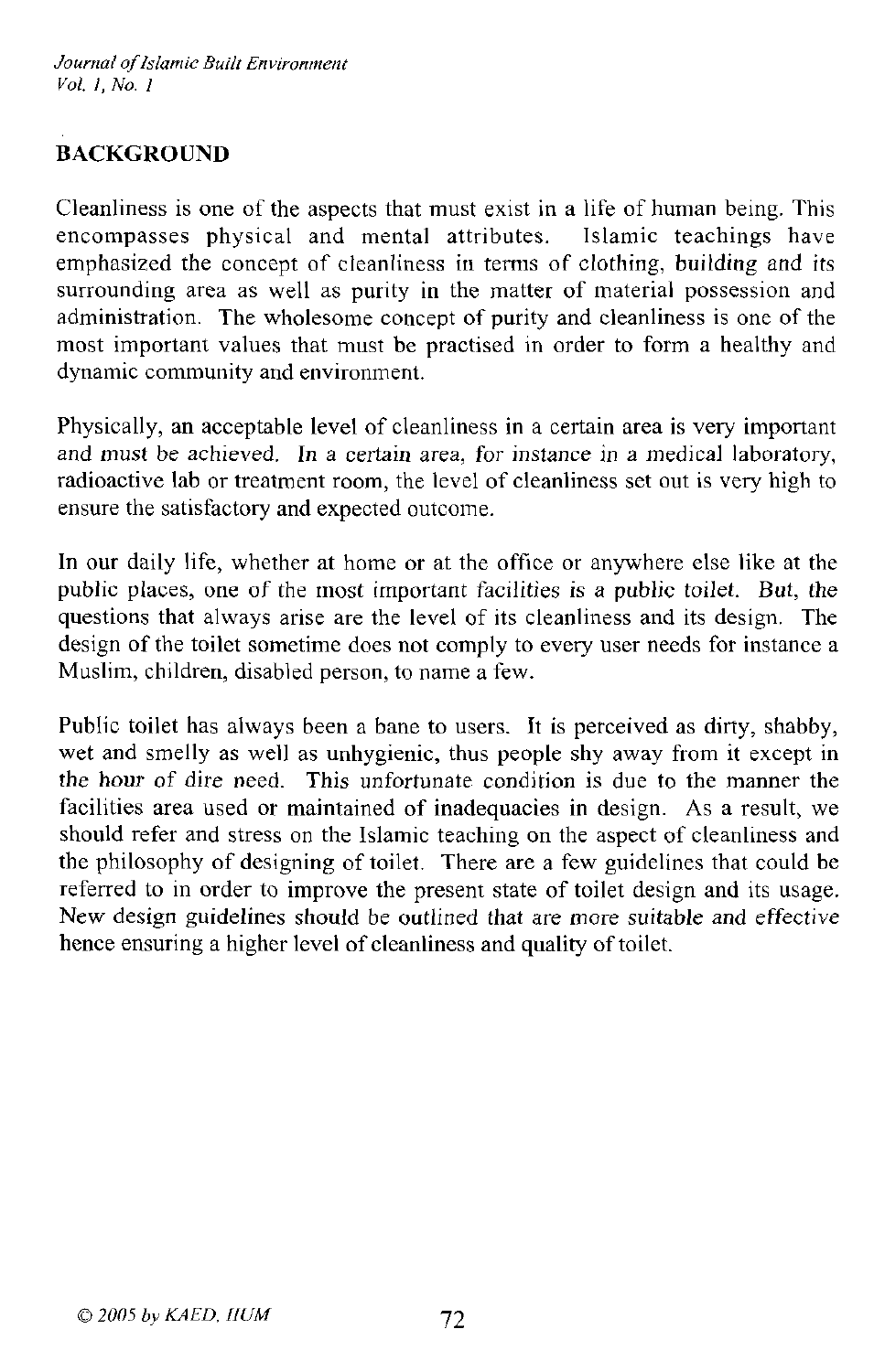

Figure 1: Various categories of public toilet users

## TOILET DESIGN ACCORDING TO THE ISLAMIC PRINCIPLES

#### a) Islam as a holy religion

lslam is the official religion of Malaysia and more than half of the population is Muslim. As Muslims, the aspect of cleanliness is one of the most important and basic things that should be followed and practised in everyday life. Allah loves those cleanse themselves as quoted in the holy Qur'an.

> "... *God loves those who turn to Him, and He loves those who cleanse themselves".*

> > *(Surah AI-Baqarah: 222)*

Again Allah has asked all Muslims to always purify themselves by obeying the *syariah* and teaching of Islam as been told in the Qur'an: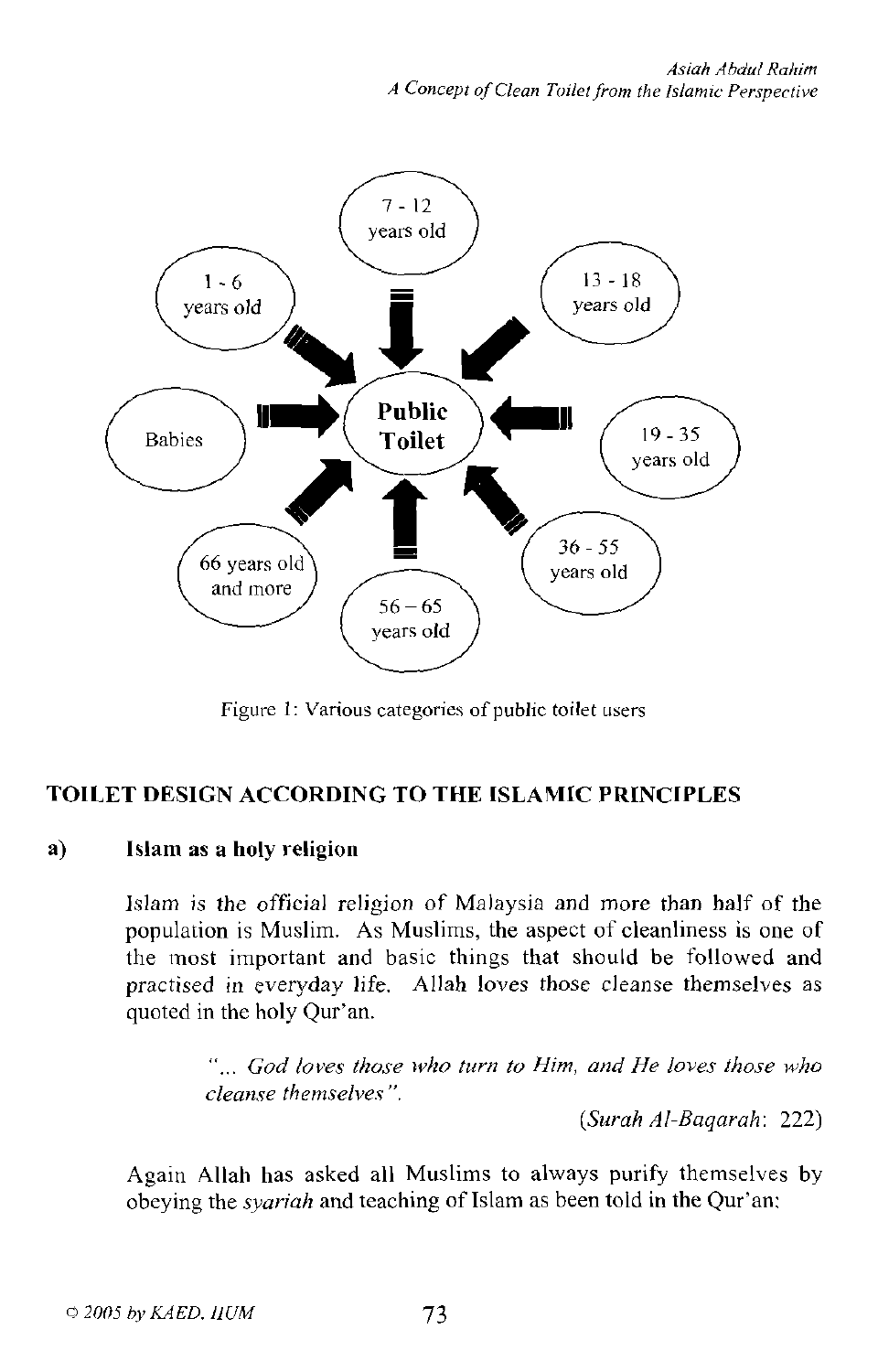*God does not desire to put you to any hardship, but He desires to cleanse you and to complete. His blessing upon you, that* you may be thankful".

*(Surah AI-Ma 'idaho 6)*

Prophet Muhammad, peace be upon him has also stressed on the importance of washing as quoted in the *hadith:*

*"Purity is halfoffaith".*

(Narrated by Ahmad)

Islam has really emphasized on the matter of purity and cleanliness. It is clearly shown by observing the development of mankind since inside a mother's womb until she dies. Since the time a mother is pregnant, she is taught to consume a healthy and 'pure' food, undergoing a clean path of life. And when the baby is born, she must be bathed and cleansed before moving on in her life and at the end, will be cleansed and adorned in white clothes. Therefore, it is evident that Islam has really stressed upon the importance of keeping oneself clean and pure.

In addition, cleanliness and purification, physical and spiritual, of an individual is stressed out in the Qur'an as:

> **"...** *who purifies it prospers, and he who corrupts it is ruined". (Surah AI-Shams:* 9 - 10)

Islam has also encouraged its *Ummah* to cleanse their soul by learning the Islamic knowledge as mentioned in the Qur'an:

> *"He fi'owned and turned aside that the blind man camc to him. But wat should teach thee that he would purifj' him* ... ". *(Surah 'Abasa* ': I - 3)

Besides, to purify one's heart for kufr' is another kind of cleanliness.

"... *then say, 'Hast thou the will to purify thyself?" Surah An-Nazi 'at:* 18)

Another element of purification can be seen in the practice of *sadaqah.* As said in the Qur'an, *sadaqah* cleanse out soul from being tight-fisted.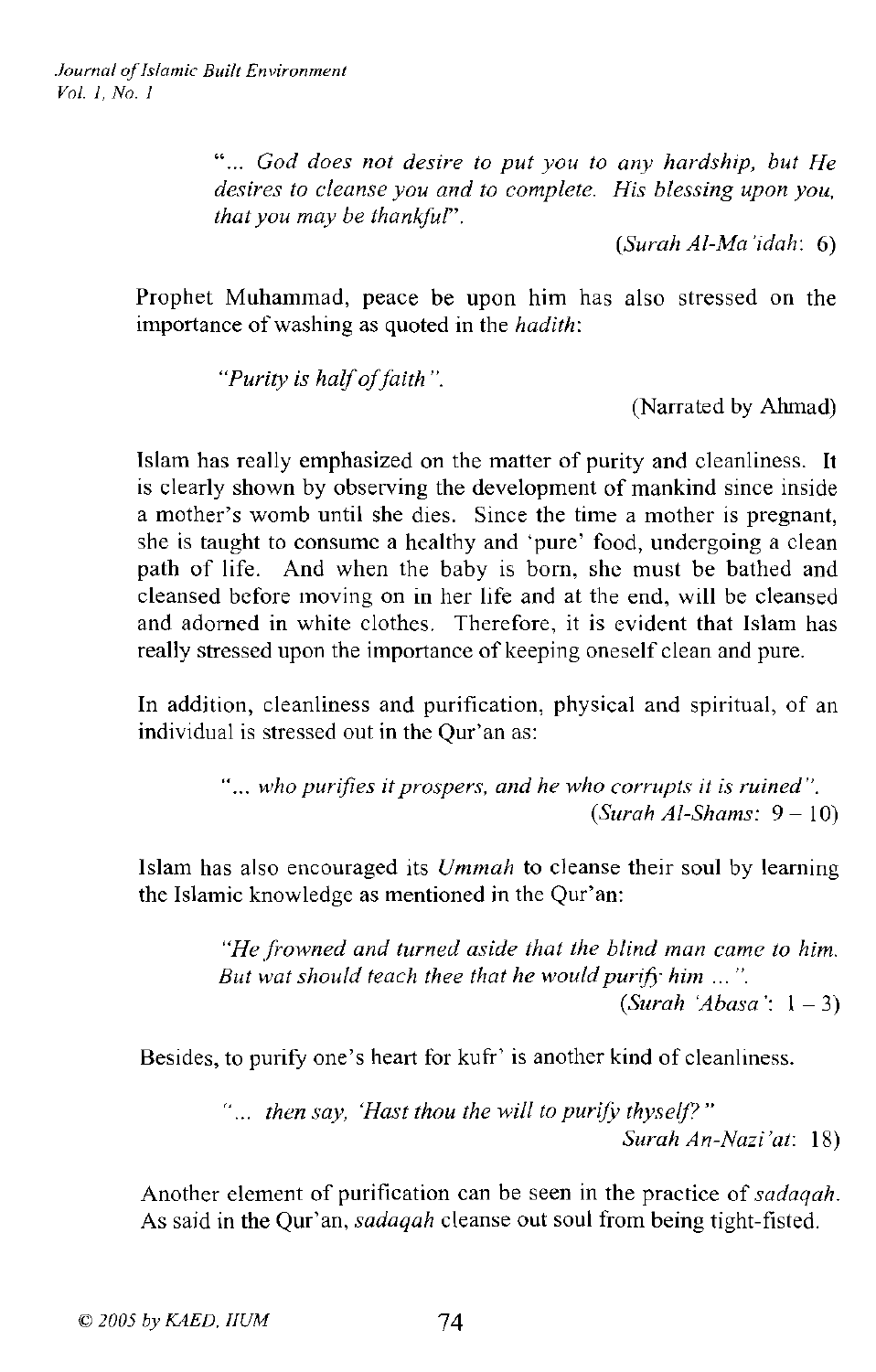*'0 Believers, when you confer secretly with the Messenger, advance an offering before your conferring; that* is *better and purer for you; however, ifyou find it not, then God* is *Forging, Merciful".*

*(Surah AIMujadalah. 12)*

By purifying oneself from sins, one could avoid from being assaulted by devils as mentioned in the holy Qur'an.

> *"He said, 'by Thy glory,* I *shall pervert them all together, except Thy exclusive servants out of them* ".

> > *(Surah Sad:* 82 - 83)

We are all well aware that most of illnesses whether chronicle or not could be attributed to a state of untidiness like our surroundings, food, lifestyle or the natural environment. Therefore, Islam has taught us the importance of practising cleanliness in our daily life to avoid undesirable things to occur. Cleanliness is an essential element that reach individual must posses as told by Allah:

> " ... *and clean thy clothes, and shun abomination". (Surah Al-Muddaththir:* 4 -5)

Like kitchens, toilets are places where germs of many type breed and multiply, causing infections to the innocent people who use toilets, kitchens and adjoining areas.

In Malaysia where the majority of its population is Muslim and even though we have proper toilet facilities everywhere, most of them are terribly maintained and ill managed posing severe safety risks and hazards to users. Foreigners especially from developed countries always leave a cynical and embarrassing remark for us Malaysians like:

> *"We love your Petronas Twin Towers, your super expressways and all your world-class in}astructure; hut, why are so many of your public toilets are so had and unhealthy?"*

With healthy hygienic and well-designed toilets it will not only draw public to use it for whatever reasons, but also attract more customers and tourist to come and spend their money on the places of business for instance in restaurants, petrol station, kiosks and shopping malls.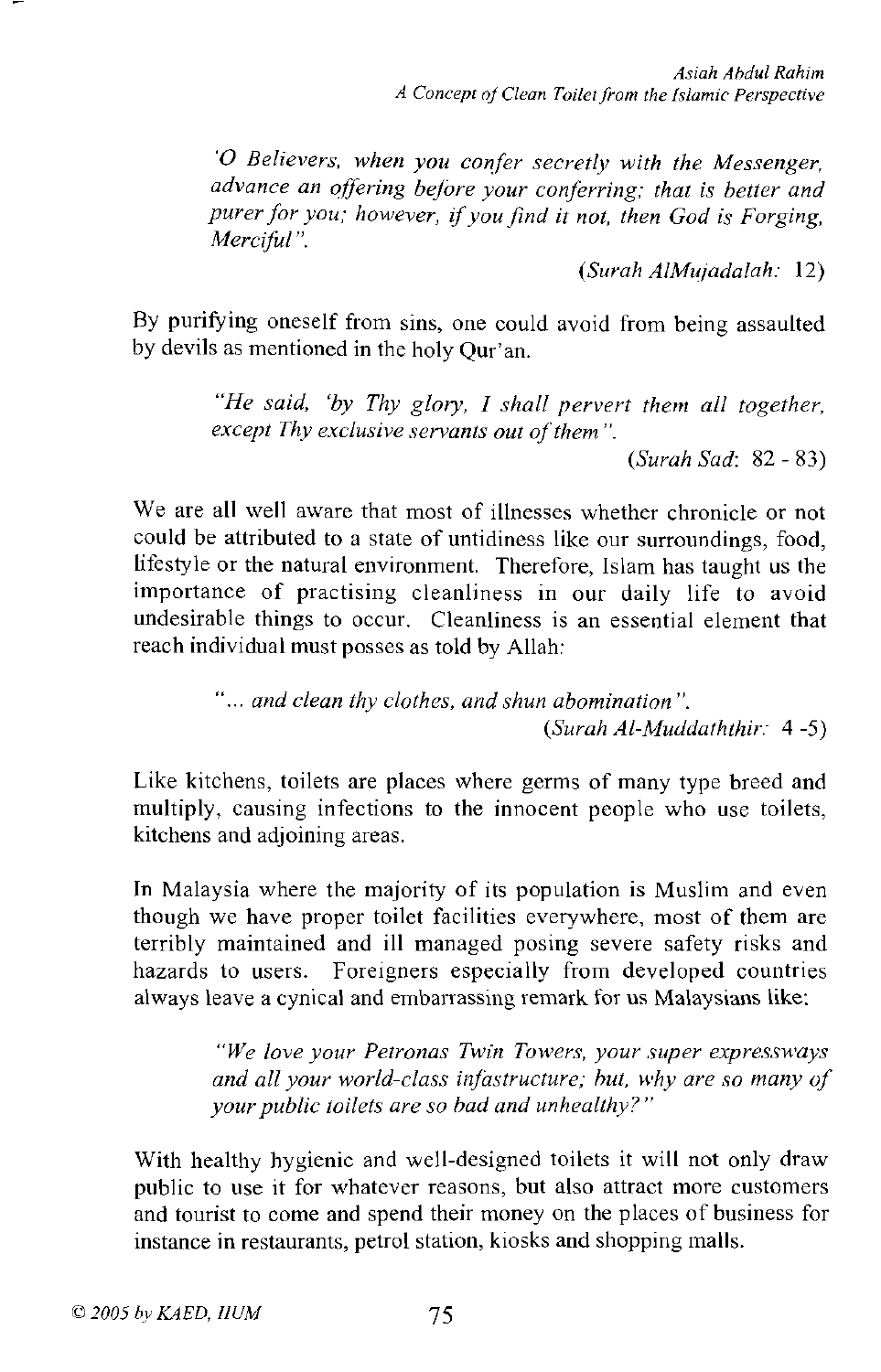## b) Self-cleansing *(Istinja* ')

Islam has taught a more specific area of cleanliness which is selfcleansing or *istinja'* following the appropriate and correct rules. The utilization of water for self-cleansing has been outlined by Islam, based on:

> *"Istinja* ' *can be performed by using soil or water".* (Narrated by Tirmizi)

Two main elements that can be used to self-cleanse are water and soil (dust). Water used should be fully sanitized and come from seven natural sources such as rain, ocean and river, as well as water from snow, dew, well and natural spring. Apart from that we can use water from lake, tap, mines, water tank, falling water, natural hot spring, mineral water and many others. As Muslims, *istioja'* (to clean genitals *(qubul)* and posterior areas *(dubur)* after urination or defecate) is another act of cleanliness that must be performed. Our Prophet Muhammad (pbuh) in a *hadith* has taught the right method:

> " *Wash your hands trice (up to wrists) before you put them into a vessel to rinse (water)".*

> > (Narrated by Tarmizi)

*"When entering* a *toilet, Prophet Muhammad (pbuh) always covered his head and wore shoes* ".

(Narrated by Ibn Sad)

"If*you are entering a toilet, putforward your leftfootfirst* ". (Narrated by Ibn Majah)

"It *is betterfor you to sit or squat when performing istinja* "'. (Narrated by Tirmizi)

*"And you should neither face nor turn his back towards the Qiblah during istioja* "'.

(Narrated by Tarmizi)

*"During istinja', avoid talking (except when absolutely necessary)* ".

(Narrated by Mishkaati)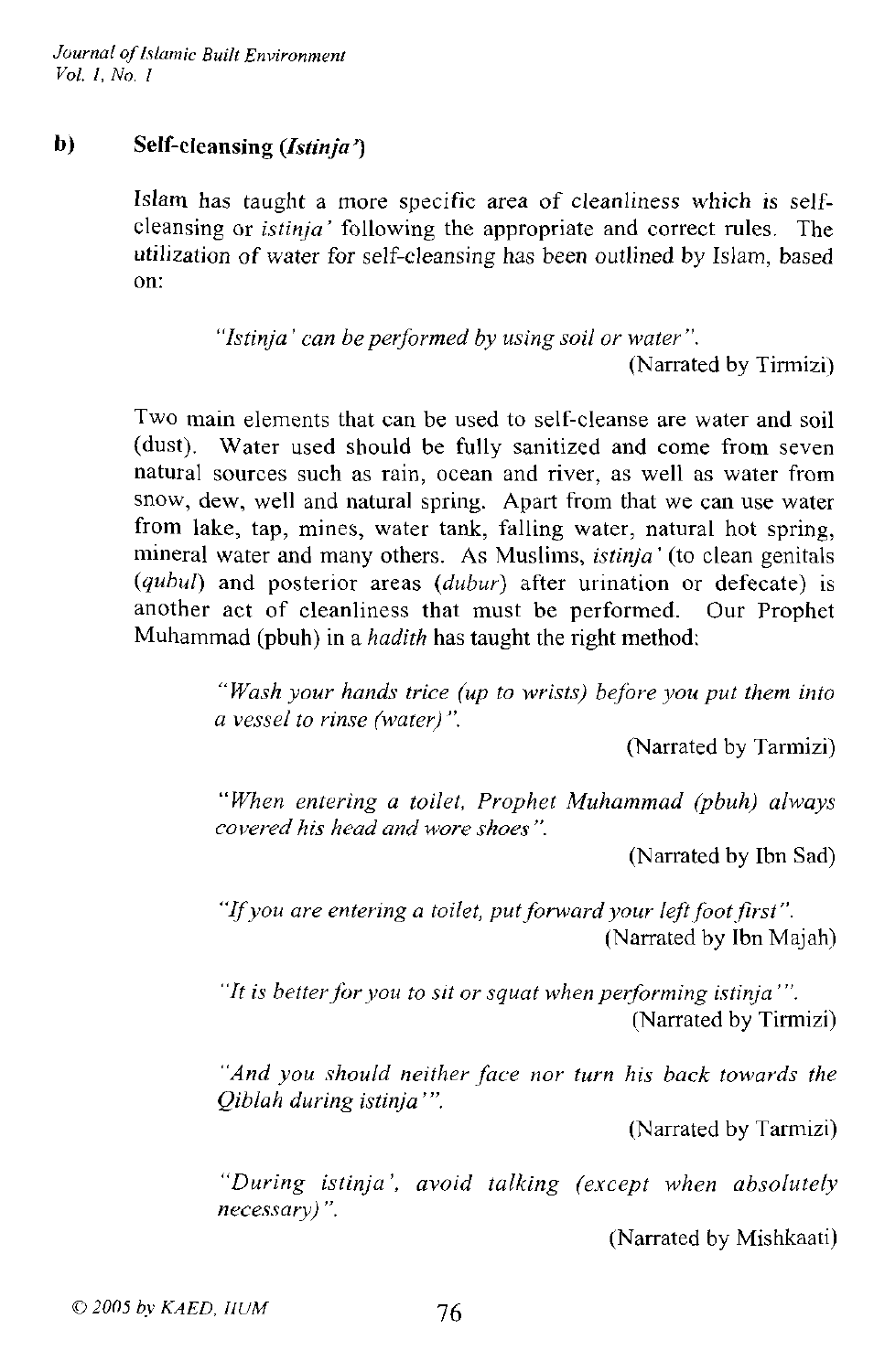*"During istinja', do not use your right hand, hut instead use your left hand to touch your qubul and duhur* ".

(Narrated by Bukhari and Muslim)

*"When there is no toilet for cleaning, go as jar as you can where you cannot be seen".*

(Narrated by Tirmizi)

The best method in perfonning *istinja'* is by using sanitized water thrice until smell and colour of a urine or excrement fades away. This is a way to clean *'mutawassitah'* fIlth (i.e. urine and excrement) which is a middle form of filth. However, if there is no water available, it is allowed to use other means of cleaning such as tissue paper, dry leaf, **newspaper, stone as a replacement.**

> *"1 followed the Prophet while he was going out to answer the call ojnature. He used not to look this way or that. So, when* I *approached near him, he said to me, "Fetch for me some s/Ones for "cleaning the private parts (or said something similar) and do not bring a bone or a piece at dung. "So,* <sup>I</sup> *brought some stones in the corner ofmy garment and placed them by his side and* 1 *then went away from him. When he finished (from answering the call ofnature) he used them* ".

> > (Narrated by Tirmizi)

#### c) Concept of ablution **of** *Wudu'*

One of the Islamic teachings regarding cleanliness involves a method of performing ablution or *wudu'. Wudu'* must be carried out before each prayer. The basic principles of *wudu'* are *niyyah* (motive), wash face thrice and then forearms up to the elbows thrice, then passed wet hands over the head and then, wash each foot thrice **and** everything must be in order. The concept of *wudu'* is one of the disciplinary acts that could be adopted by each individual **in** order to stay hygienically clean whether **in** private or public places.

**In** term of a public toilet design, an ablution area is always neglected **and** does not comply with users' needs, hence, many people have to perfonn *wudu'* in a toilet cubicle. It is *makruh* (unacceptable but not sinful).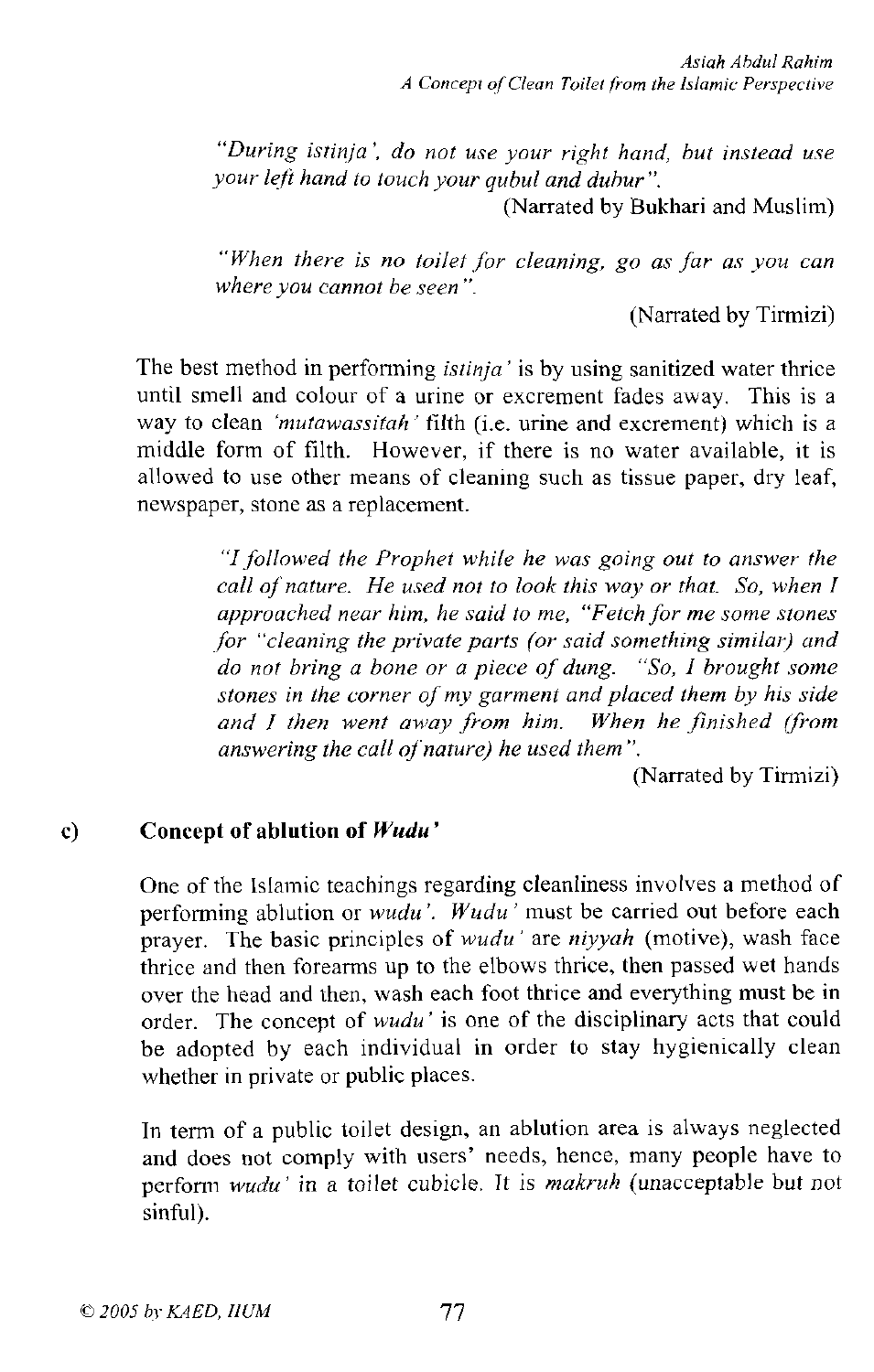A place for performing ablution is one of the features that need to be taken into consideration when designing a public toilet. However, even at the present state of a toilet that has a place for ablution, it could be redesigned or refurbished to cater to the need of everybody inclusive of senior citizens, pregnant women, children as well as wheelchair users. Refer to the picture below for better understanding:



Figure 2: Proposed modification of the ablution area

#### ASPECT OF DESIGN

The basic philosophy or principle of a toilet design involves water as its  $\overline{\text{ma}}$ element in self-cleansing and a method of *istinja'.* Thus, a complete water facility must be included when designing a public toilet. Ample water, preferably running water should always be available for cleaning the body and place. The importance of water in toilets is revealed in the Hadith in which the Prophet (pbuh) is reported to have entered the toilet and when he came out, he found some water brought to him for ablution. On seeing it, he asked who had brought the water. When told it was"Abdullah ibn"Abbas, he then supplicated for him: "0 *my Lord, enlighten him as to the matters pertaining to the religion".*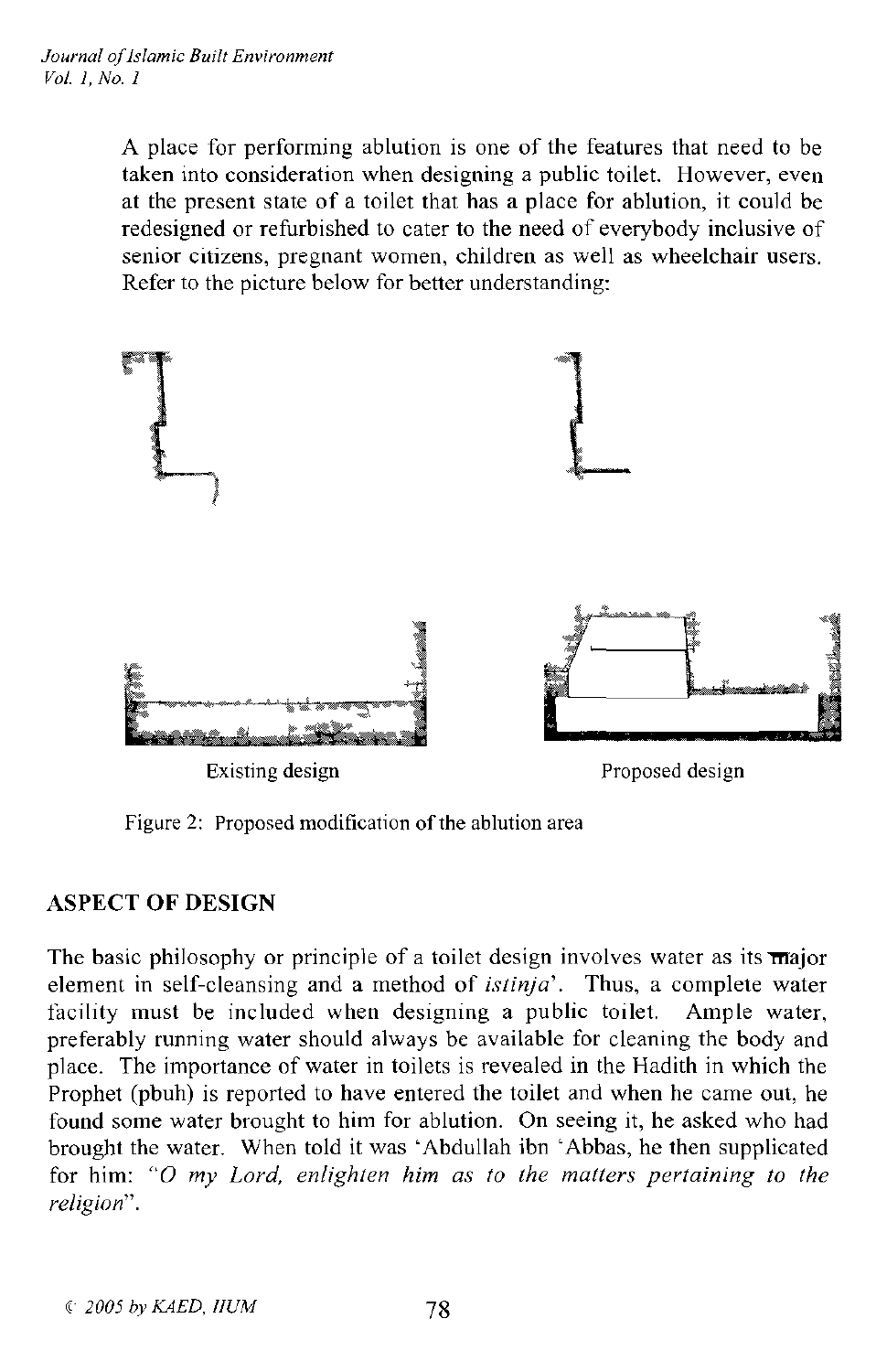### a) Universal design

In response to changing lifestyles and growing appreciation for diversity in people, we are moving towards environments that support and adapt to a variety of people. According to Leibrock C.A and Terry J.E. universal design is an ideal that never completely accommodates diversity, **but** moves in that direction. The accommodation is simple and invisible, never segregating by ability or economic means. Universal design is expansive, integrating users into larger groups; opening markets to more consumers and exceeding code to eliminate disability by design.

Leibrock and Terry describe universal design as follows:

- $(i)$  Simplicity universal design is intuitive, simple to use, easy to nnderstand.
- (ii) Invisibility universal design is silent and invisible. Although it must be accessible and barrier free, it must go further to quietly meet the needs of all users.
- (iii) Maximum, minimum design. A universal design is an alternative to the prevailing paradigms of minimum standards and exceptions to the norms.
- (iv) Integration a universal design does not segregate. It encourages the participation of many users.
- (v) Elimination of disability universal design transcends ability with innovation.
- (vi) Affordability universal design must be affordable as it offers a choice to all users.
- $(vii)$  Expansion of market universal design does not limit the market to older and disabled people.
- (viii) Universal the design can be used by older people, accommodating a variety of abilities, buildings that enhance hearing, designing for visual acuity, environments for mental health, access by wheelchair users, adults of shorter stature and children.

## b) Orientation of a toilet according to Islam

From the Islamic perspective, it is necessary to establish the direction of *qiblah* first before locating and designing a toilet. This is due to the best orientation of a toilet is against the direction of *qihlah.* However,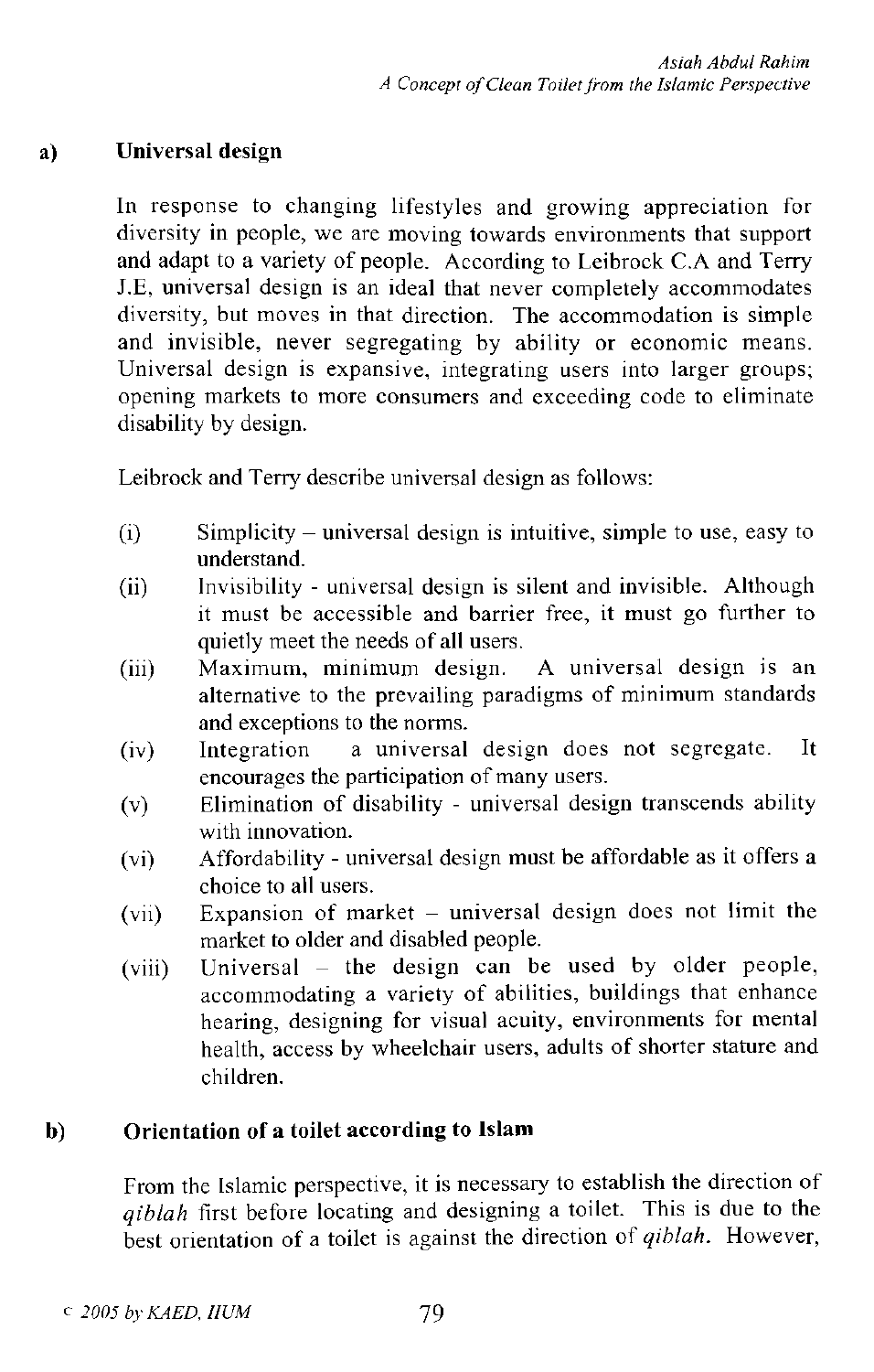*Journal of Islamic Built Environment Vol.* J, *No.* J

> if there are some constraints, one should try to deflect from the *qiblah* direction as much as possible. For a mosque, toilet should not be too near or in front of *mihrab.* Normally, a toilet is located at the rear end or at the side of mosque.

## c) Additional design

A public toilet as mentioned before, could serve multiple functions other than for answering nature's calls. It could be a place for socialization or to take a rest after spending time on foot, to breastfeed babies or simply to freshen up. Thus, by adding a few designs of hard and soft landscape, it could promote a toilet as a place for relaxation as well. Perhaps, by adorning a public toilet with elements such as in a five-star hotel, people will appreciatc and treat it with more regard and respect.

## d) Current requirements and needs

Apart from the philosophy of design as mentioned above, there are several existing building by-laws that must be abided accordingly. As a benchmark and evaluation of the quality level of a public toilet, the responsible authority has already prepared a guideline which could be referred to for instance MS 1184 and MS 1131. By abiding to this guidcline, an ideal design of a public toilet can be developed and produced effectively.

Nevertheless, the responsible party must be well informed and sensitive to current requirements and needs of users. Facilities and other building elements that are regarded as nitty-gritty by certain people may have a great impact on users particularly a Muslim and, therefore, the design of a public toilet should be studied further.

Among the essential components in a public toilet that are always overlooked during a design process are shown in the figures below. In addition, the management of toilet sanitization must follow the standard level of quality outlined or abiding a certain condition. Not to forget, a clean and hygienic toilet of five-stars hotel and buildings too must provide facilities that comply to all users particularly Muslims by providing water hose so that *istinja'* and self-cleansing could be performed accordingly.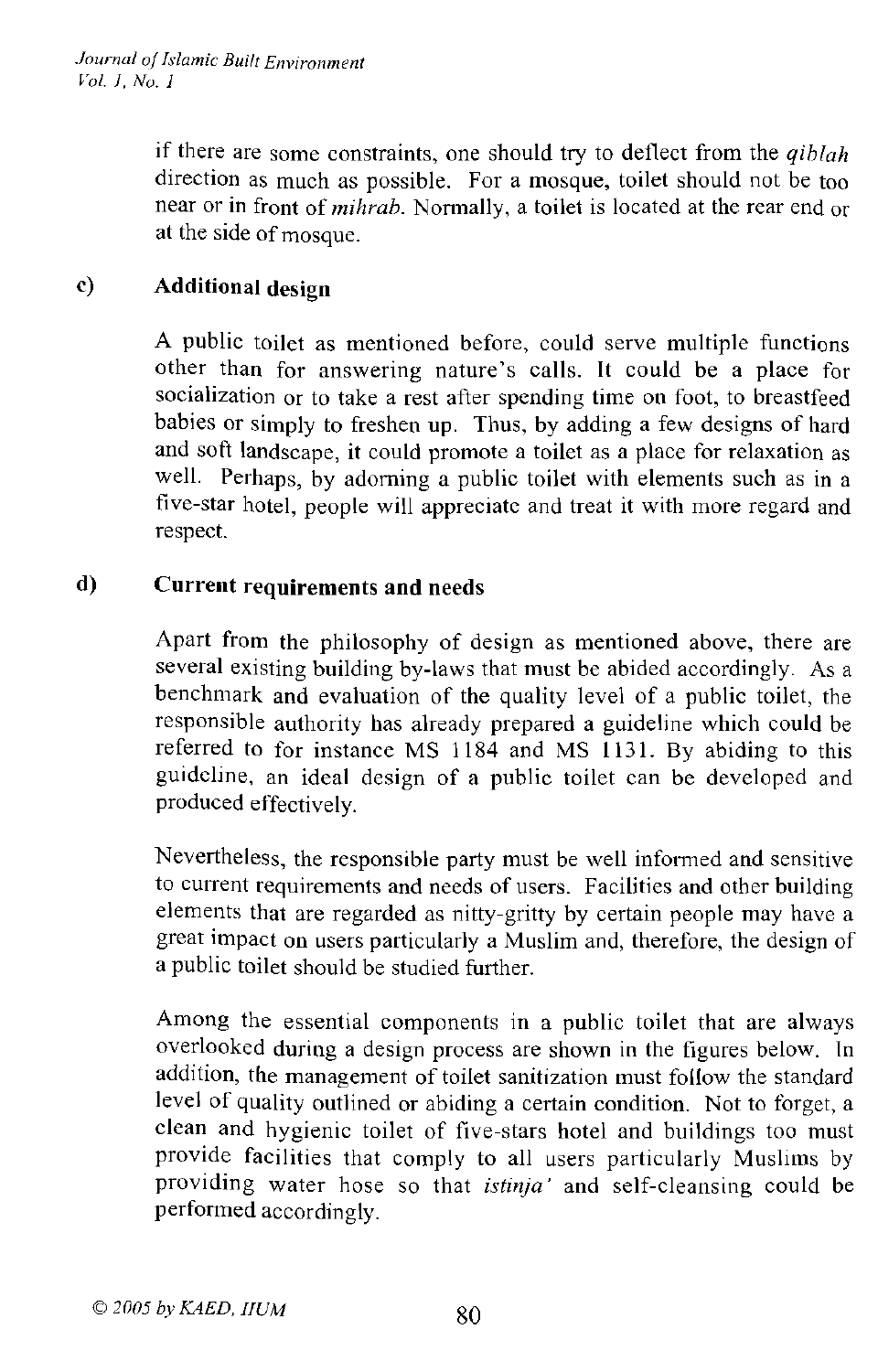

Existing design **Proposed design** 





Existing design **Proposed design** 

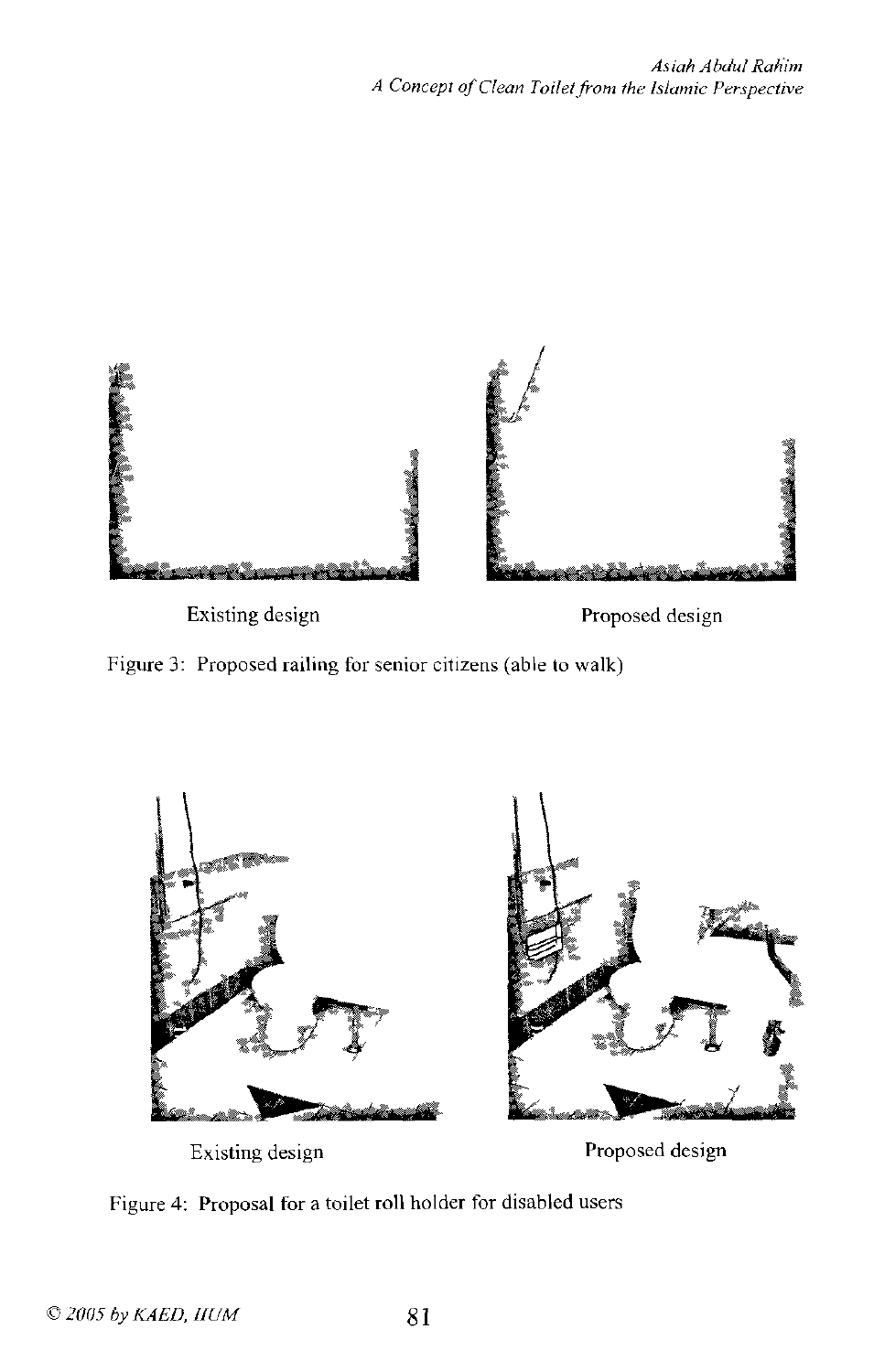*Journal ofIslamic Built Environment Vol.* J, *No.* I.



**Proposed design**

**Figure 5: Proposed modification of a public toilet to cater to the needs of Muslim women**

#### **CONCLUSION**

Islam is the universal religion that sets best examples for everybody regardless of age, belief Or race. Hence, the aspects and philosophies of design and cleanliness of a public toilet from the Islamic perspective are applicable and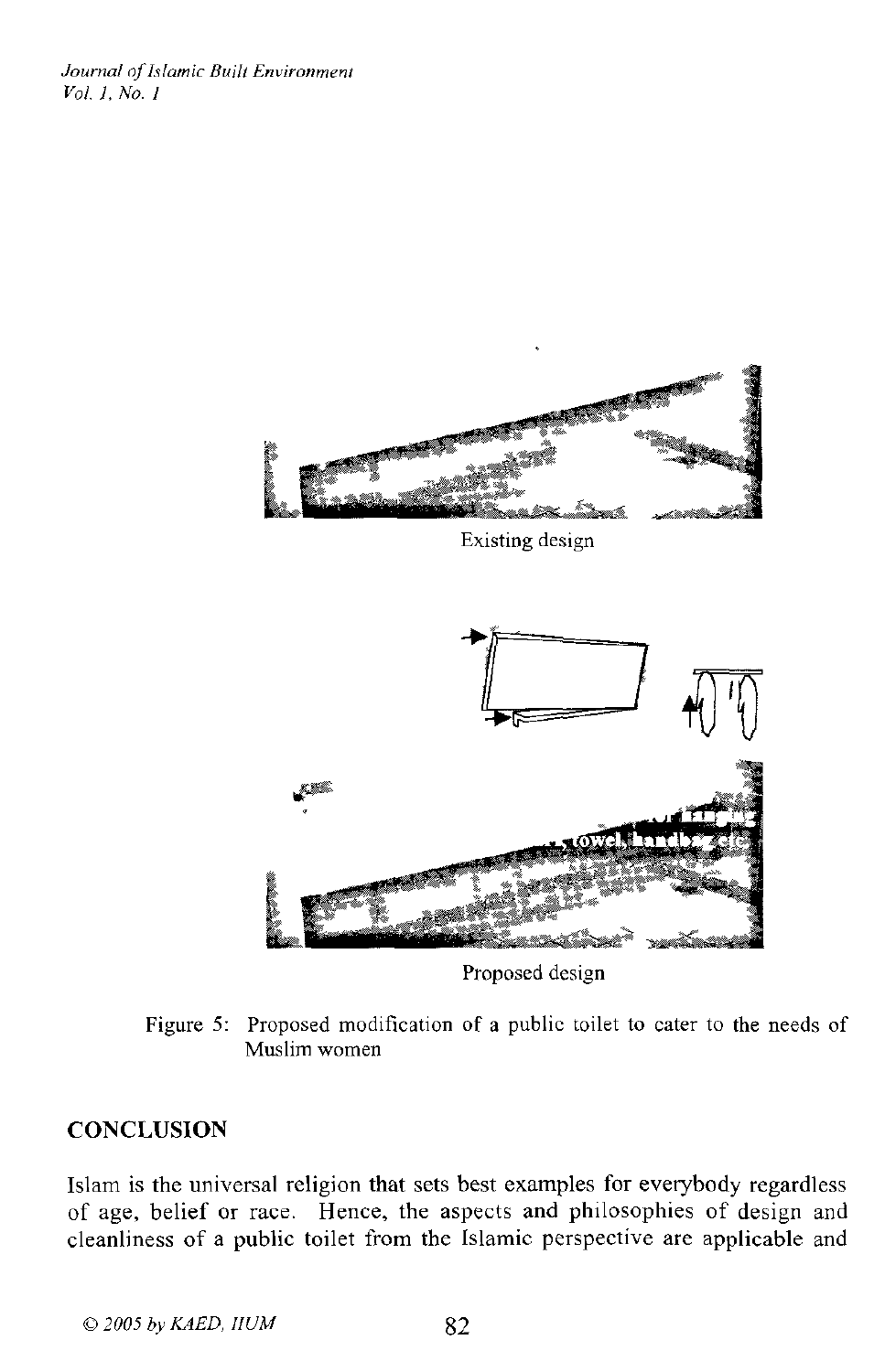adaptable as a guideline to everyone and should be taken into account first and foremost.

Islam has taught its *ummah* that purity begins from one's own self. It also teaches us the right method of self-cleansing and cleanliness eversince we were born up until the end of life. Consequently, it is proven that cleanliness is part of Islamic way of life and it is not only physical, but spiritual as well as Prophet Muhammad (pbuh) has said:

> *Abu Malik ar-Ash 'ari reported: "The Messenger ofAllah (may peace be upon him) said: Cleanliness is half ofjaith and al-Hamdu Lillah (Praise be to Allah) fills the scale and Subhan Allah (Glory be to Allah) and al-Hamdu Lillah (Praise be to Allah) jill up what is between the heavens and the earth* ..... "

### **REFERENCES**

- Asiah Abdul Rahim. 2003. *Design of Buildings Jor Early Childhood Education.* **International Islamic University Malaysia.**
- **Asiah Abdul Rahim. 2001.** *Barrier-Free Environment jar the Disable Persons Outside Public Buildings: Jalan Raja Laut as a Case Study.* (unpublished).
- **Asiah Abdul Rahim. 2002.** *Barrier-Free Environmentfor the Disable Persons to Public Buildings: International Islamic University Malaysia as a Case Study.* (unpublished).
- **Asiah Abdul Rahim. 2002.** *User Requirements and the Design ofBuildingsjar the Elderly in Malaysia.* (unpublished).

**httpj/majlis.frceyellow.com/lstinja.htm**

*Al-Quran dan Terjemahan,* Mujamma' AI-Malik Fadh Li Thiba'al AI-Mush-haf Asy-**SyarifMedinah Munawarrah P.O Box 6262 Kerajaan Saudi Arabia.**

Abdul Rahman Mat Ismail. 2000. *Roh Sembahyang.* Darul Nu'man.

Abu Fida' Mohd. Izzat. 2003. *Ubatlah Dirimu dengan Al-Quran*. Darul Nu'man.

Shaykh Muhammad AI-Ghazali. 2000. *A Thematic Commentary on the Qur'an.* **International Book Trust.**